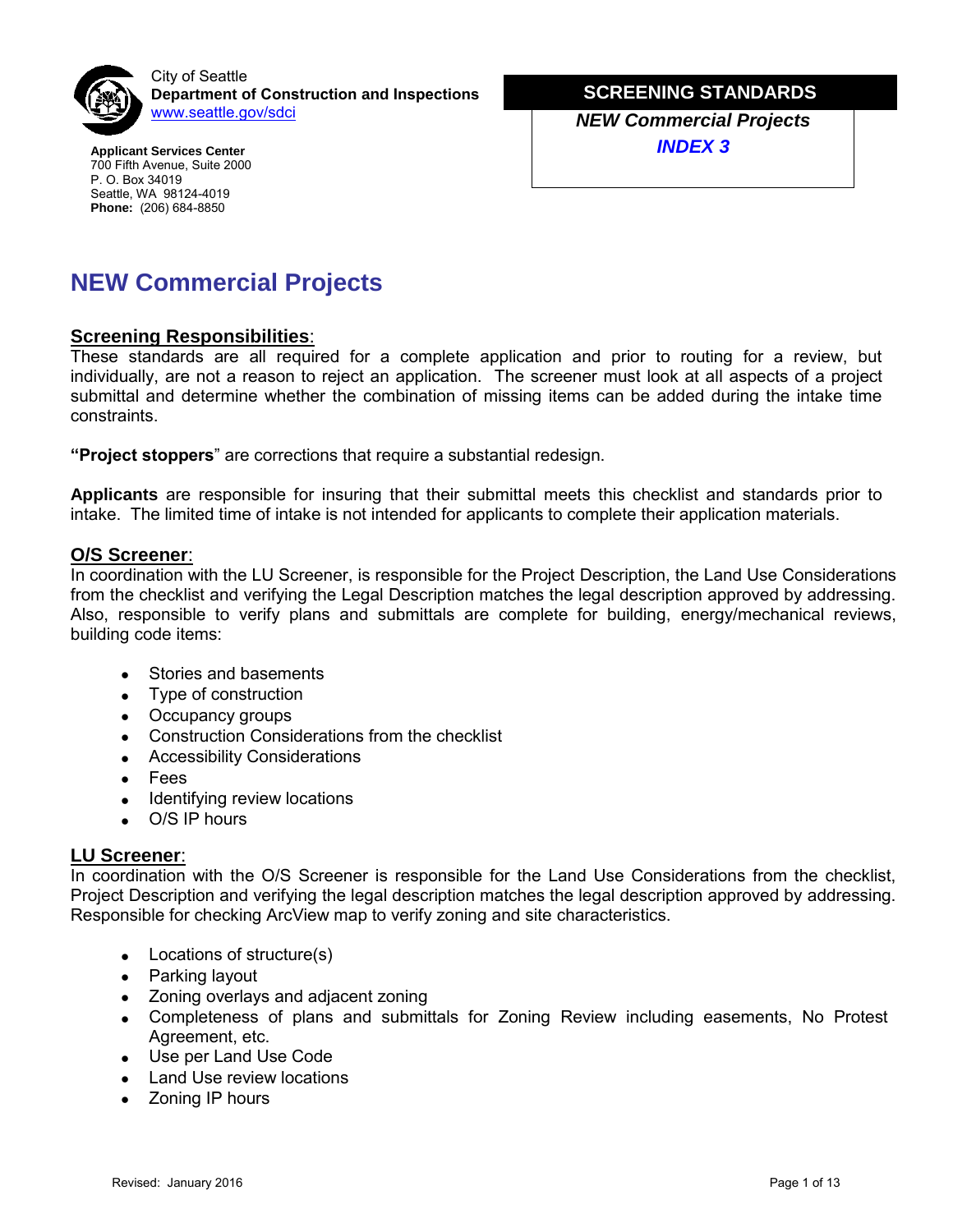# **Title – General Requirements Overview**

# **Screening Overview (SCOPING):**

## **Cover Sheet Completed**

- Project Address matches the Address assigned by Seattle DCI
- All portions of Cover Sheet completed including contact information, related projects, zone and proposed uses, building data, construction value, fire protection, and where information is indicated on the plans, Energy/Mechanical Code Compliance information, parking information, etc.

## **Forms – all forms must be completed (Including but not limited to)**

- Statement of Financial Responsibility Form
- Pre-application Site Visit Report
- Energy Calculations

## **Project matches addressing review**

- Legal description matches legal description reviewed by Addressing
- Plot Plan matches Plot Plan reviewed by Addressing
- Address on all sheets match Seattle DCI Project Address

## **Plot Plan, Floor Plan and Elevations agree**

## **All Plans and notes indicated in Screening Checklist are included**

## **Plans are legible**

- Good print contrast
- Lettering is a minimum  $1/8<sup>th</sup>$  inch
- Plot plan is drafted at a minimum  $1/8<sup>th</sup>$  inch or 1:10
- $\bullet$  Minimum  $\frac{1}{4}$  inch scale for all other plans

## **Number of Plans Required**

 Four (one additional for restaurants, one additional if SEPA, three additional for shoreline, and one additional for ECA). Identical Sets of Plans with Complete Coversheets and stapled.

## **Structural Calculations Included**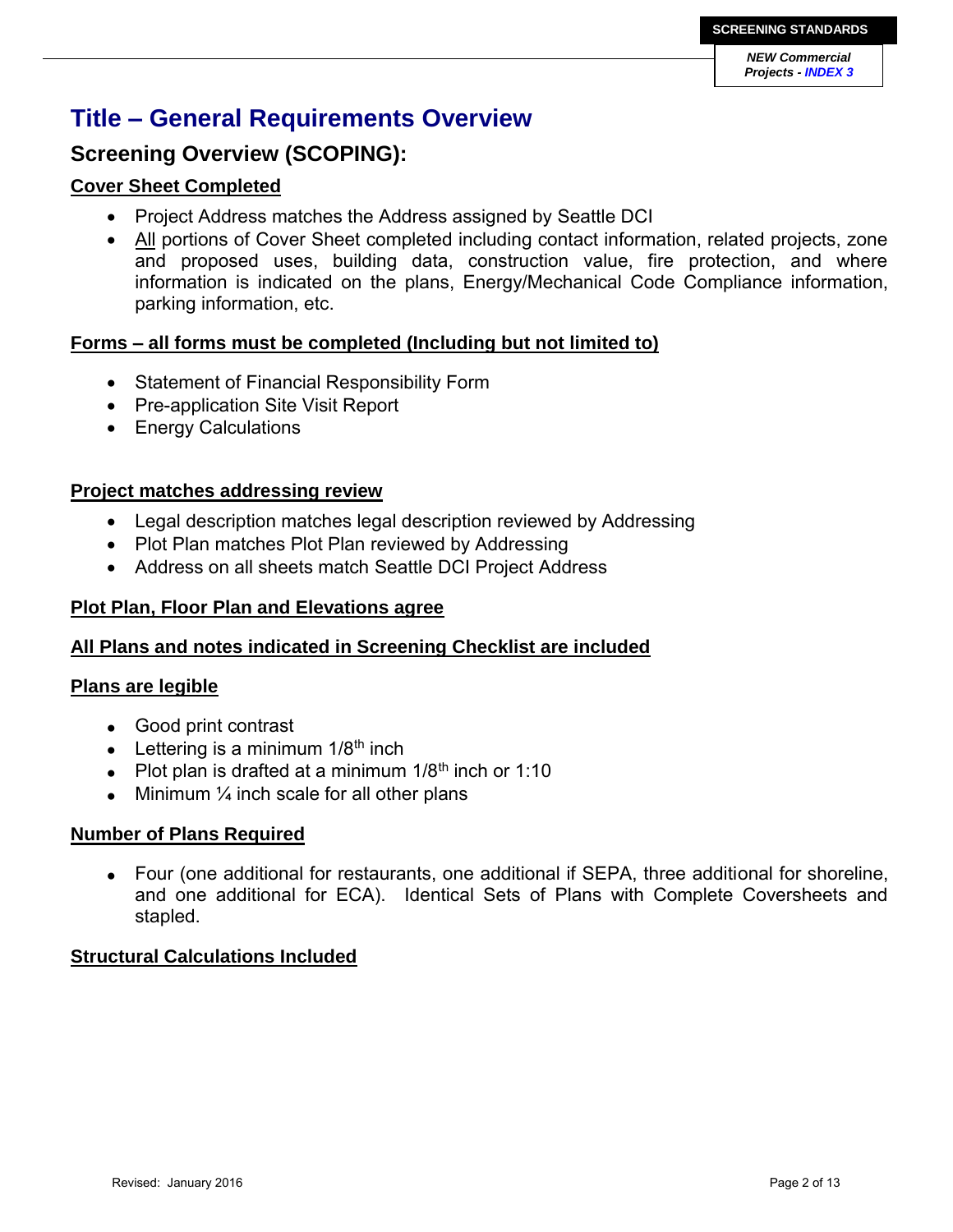# **ARCHITECTURAL PLANS**

## **Plot Plan**

**Req Prov**

### **General Information**

- Project site address  $\boldsymbol{\nu}$
- $\vee$ Scale 1" = 10' or 1/8" = 1'  $\overline{\phantom{a}}$
- Legal description(s) (Include easement legal description and recording number)  $\boldsymbol{\nu}$
- $\boldsymbol{\nu}$ King County Assessor's Parcel Number (APN)  $\mathbb{R}^n$
- North Arrow  $\mathbf v$

### **Street and Alley Information**

- Names and width of adjacent streets  $\sqrt{ }$
- Street and Alley right-of-way width  $\vee$
- Street, alley improvement type and width (asphalt, concrete, gravel or specify "unimproved").  $\boldsymbol{\nu}$
- Sidewalk location or specify "no sidewalk"  $\checkmark$
- Curbcut width and distance from adjacent property lines  $\boldsymbol{\mathcal{V}}$
- Label curbcut as "existing" or "proposed  $\overline{\mathbf{v}}$
- Identify other structures in right-of-way (all utility poles, rockeries, street trees, Metro Bus Stops, etc.).  $\overline{\mathbf{v}}$
- Curb height and type (concrete, rolled asphalt or specify "no curbs")  $\vee$
- Identify and locate new street trees  $\sqrt{ }$
- Identify existing and finished grade elevation of driveway and pedestrian access points at property line  $\vee$
- Identify all physical restrictions to the site access (utility poles, rockeries, street trees, Metro Bus stops, etc.)  $\sqrt{ }$

### **Development Information**

- Indicate location of all structures to be demolished  $\sqrt{ }$
- Dimension all portions of structure(s)  $\boldsymbol{\nu}$
- **EXECUTE:** Dimension distances from structures to property lines  $\vee$
- **EXECUTE:** Dimension distances between structures on property  $\overline{\mathbf{v}}$
- Dimension and label all portions of the structure (exterior walls, porches, decks, stairs, cantilevers, roof overhangs, etc.)  $\boldsymbol{\nu}$
- Identify accessory structures and dimension distances from other structures and property lines
- Building Identifier for each building (if more than one building on site)
- Locate and dimension rockeries, site retaining walls, fences, arbors, trellises, patios, walkways, etc.
- Identify and dimension all areas of outdoor storage, outdoor sales
- Identify and dimension all queuing lanes and spaces
- Show and identify existing trees
- Identify caliper and species of exceptional and significant trees
- Construction access details  $\boldsymbol{v}$
- Identify and dimension all areaways and/or window wells
- Label and dimension assumed property lines
- Quantity of grading when not incidental to construction
- Identify existing and finished grade contours  $\checkmark$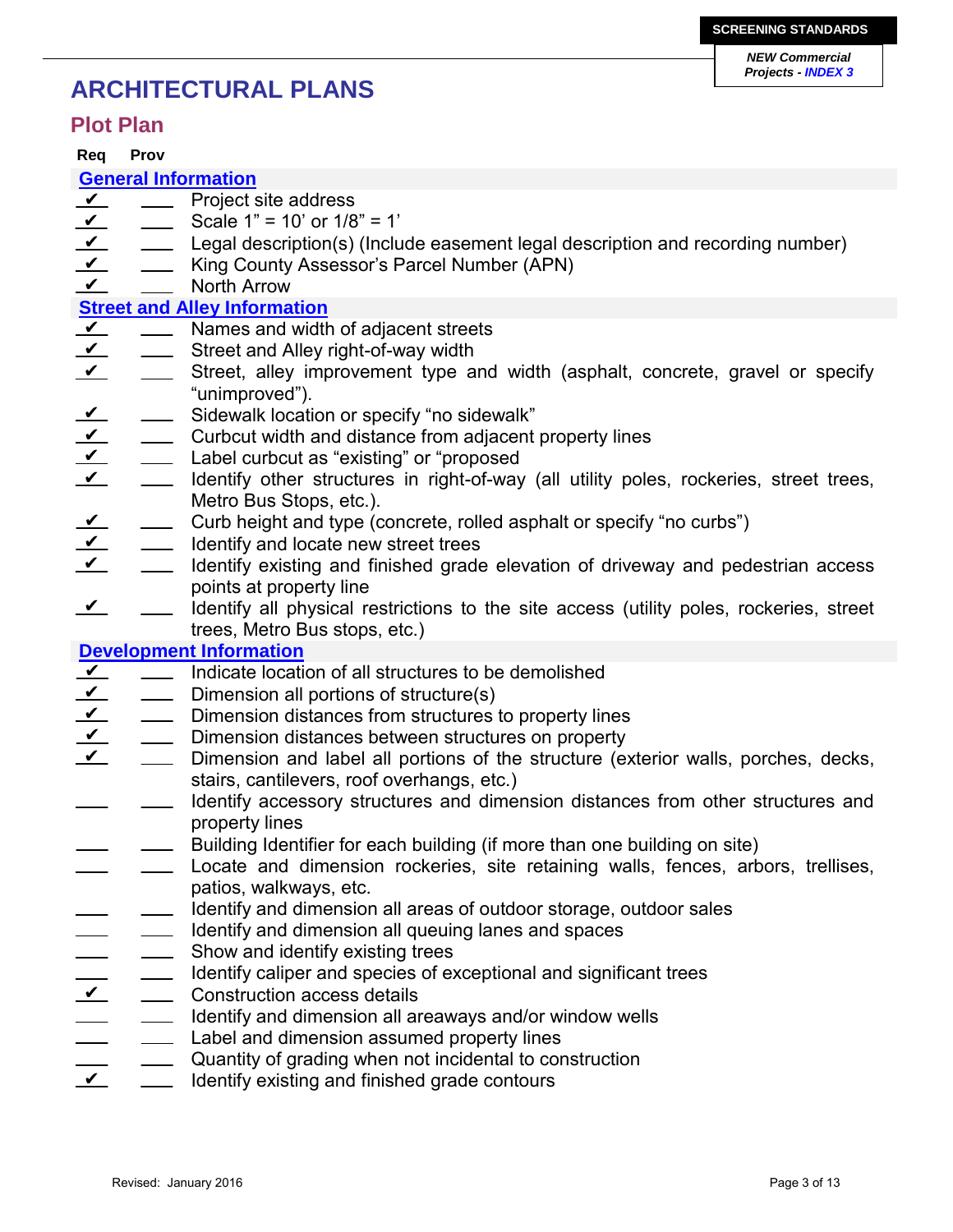### **Plot Plan - continued**

## **Req Prov**

#### **Height Information**

- Identify existing and finished grade at each building corner  $\overline{\phantom{0}}$
- For pitched roofs identify elevation at top of plate, top of roof peak(s), top of deck, if applicable
- For flat roofs, identify elevation at top of roof structure, top of roof deck, top of penthouses, if applicable

#### **Additional Requirements – Sloping lot height bonus documentation**

- Locate and identify the average elevation point on high grade wall  $\sqrt{ }$
- Locate and identify the average elevation point on low grade wall  $\overline{\mathbf{Y}}$
- Show and dimension line between average high point and average low point  $\sqrt{ }$

#### **Open Space**

- Label and dimension areas of open space
- Indicate location of trees, shrubs and groundcover

### **Parking Information (see page 5 for requirements)**

Label and dimension surface parking spaces (driveways)

#### **Exiting Information**

- Indicate exits to public way  $\boldsymbol{\nu}$
- Indicate door swing of exits  $\vee$

## **Building ID Plan**

Each building to be given an ID number consistent with plans on file with Seattle DCI if there is more than one structure on the site

### **Architectural Notes (Unless specified on details or framing and floor plans)**

- Code Edition (Such as year, including amendments)  $\boldsymbol{\nu}$
- Elevator Notes.
- Fireproofing Notes
- Sprinkler Types
- Alarm Required

### **Mechanical Notes**

- Code Edition (Such as year, including amendments)
- Mechanical Equipment Schedule

### **Energy Notes**

- Identify Code Edition (such as year, including amendments)  $\sqrt{ }$
- Identify heat source  $\boldsymbol{\nu}$
- Identify compliance path  $\checkmark$
- Envelope Summary for Energy Code Compliance  $\checkmark$

## **Land Use Code Analysis and Documentation**

The following notes and calculations are required to demonstrate compliance with the Land Use Code. Dimensions and documentation on plans should clearly support your calculations.

## **Structure Height**

- Identify maximum structure height allowed  $\sqrt{ }$
- Identify proposed structure height  $\checkmark$
- Identify exceptions used (i.e. pitched roof, rooftop features, sloped lot height bonus, mixed use exceptions)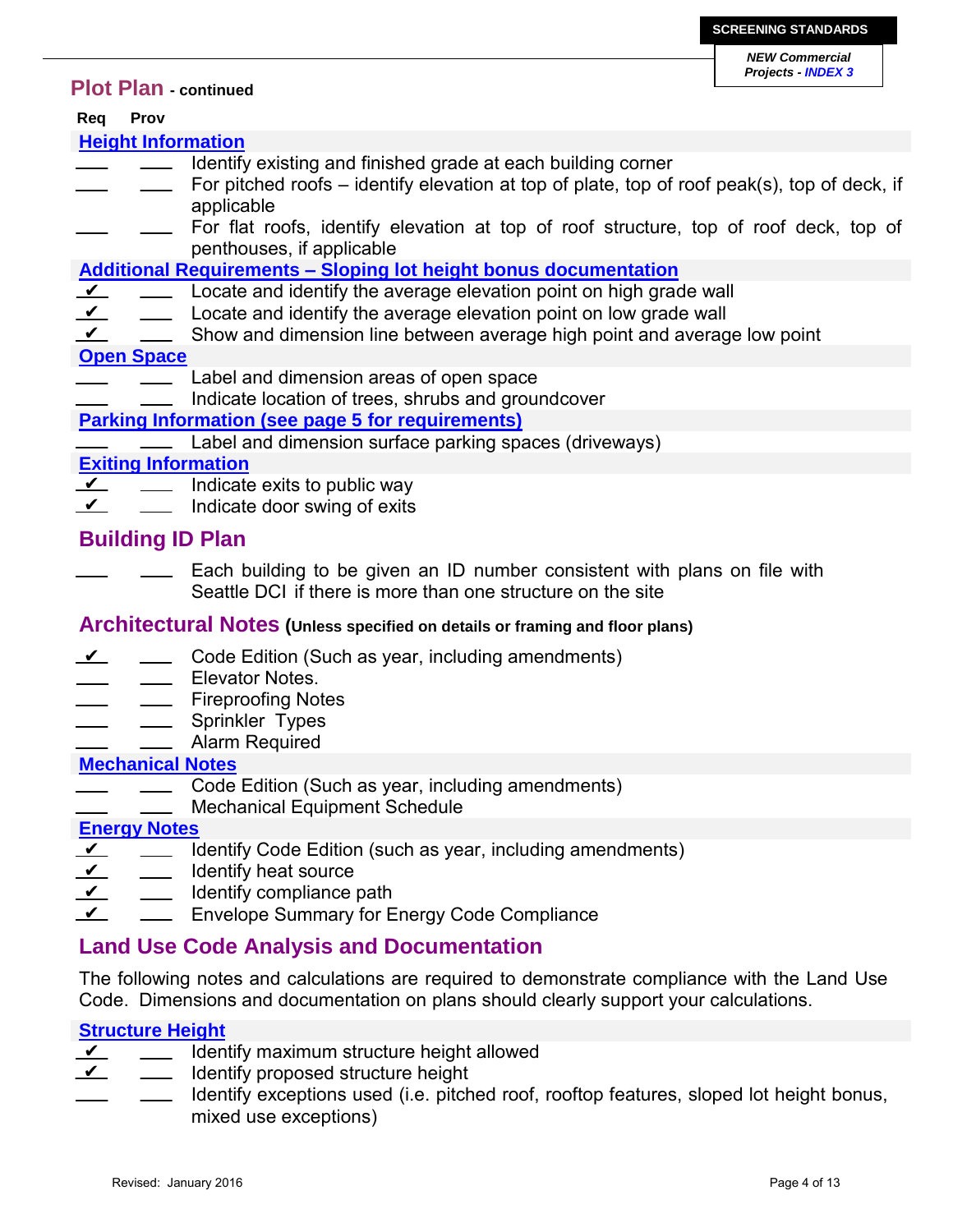## **Land Use Code Analysis and Documentation - continued Req Prov**

## **Sloping lot height bonus documentation (calculate to nearest inch)**

- $\overline{\mathbf{Y}}$  $\frac{1}{2}$ Show calculations for average elevation of low grade wall
- Show calculations for average elevations of high grade wall  $\sqrt{ }$
- $\sqrt{ }$ Show calculations for difference between average high and average low elevations  $\mathcal{L}^{\text{max}}$
- Identify distance between average low point and average high point  $\sqrt{ }$
- Show calculations for slope on lot (difference in average elevations divided by distance between these points.)  $\overline{\mathbf{v}}$
- Show calculations for additional height allowed (slope of lot divided by .06)  $\mathbf{v}$

## **Light and Glare**

- $\overline{\mathbf{v}}$ Identify height of exterior lighting on poles  $\overline{\phantom{0}}$
- Note "Interior lighting of parking garages shall be shielded to minimize nighttime glare from affecting nearby uses".  $\sqrt{ }$
- Identify areas to be screened (i.e. parking areas, recycling areas, interior garage lighting, etc.)  $\sqrt{ }$

## **Parking Information – surface parking and/or parking within the structure**

## **General Information**

- \_\_ ldentify use  $\sqrt{ }$
- Identify area (in square feet) of use  $\sqrt{ }$
- Identify parking requirements for use (i.e. 1 space per 350 square feet)  $\sqrt{ }$
- **EXECUTE:** Bicycle parking shown  $\sqrt{ }$
- Parking calculations for all uses in building utilizing appropriate exceptions  $\sqrt{ }$
- Width and depth of parking stalls dimensioned  $\checkmark$
- **EXECUTE:** Parking angle identified  $\overline{\mathbf{Y}}$
- **EXEC** Parking aisles dimensioned  $\vee$
- **EXEC** Barrier Free Parking and aisles shown and dimensioned including van height clearance.  $\sqrt{ }$
- **No. 2018** Driveways shown and dimensioned  $\overline{\mathbf{v}}$
- **IDENTIFY driveway slope**  $\sqrt{ }$
- **Curbcuts shown and dimensioned**  $\sqrt{ }$
- Show and identify landscaping of surface parking area.  $\sqrt{ }$
- **Show screening of parking, drive through lanes**

## **Offsite Parking**

- Fully dimensioned site plan for off-site parking, showing all parking spaces on site.  $\sqrt{ }$
- Covenant parking spaces identified on site plan for off-site parking  $\overline{\mathbf{v}}$
- Parking Covenant completed with legal descriptions of both sites  $\sqrt{ }$

## **If transit reduction is proposed**

- **Show location of transit stops for bus**  $\overline{\mathbf{Y}}$
- Indicate distance from property line(s) to transit stops  $\sqrt{ }$
- $\equiv$  Include a copy of bus schedule(s)  $\sqrt{ }$

# **Building Code Analysis and Documentation**

- Construction type  $\vee$
- Number of stories  $\vee$
- Allowable area Calculations/Mixed occupancy ratio  $\sqrt{ }$
- Type of Sprinkler Systems provided
- Fire Alarm provided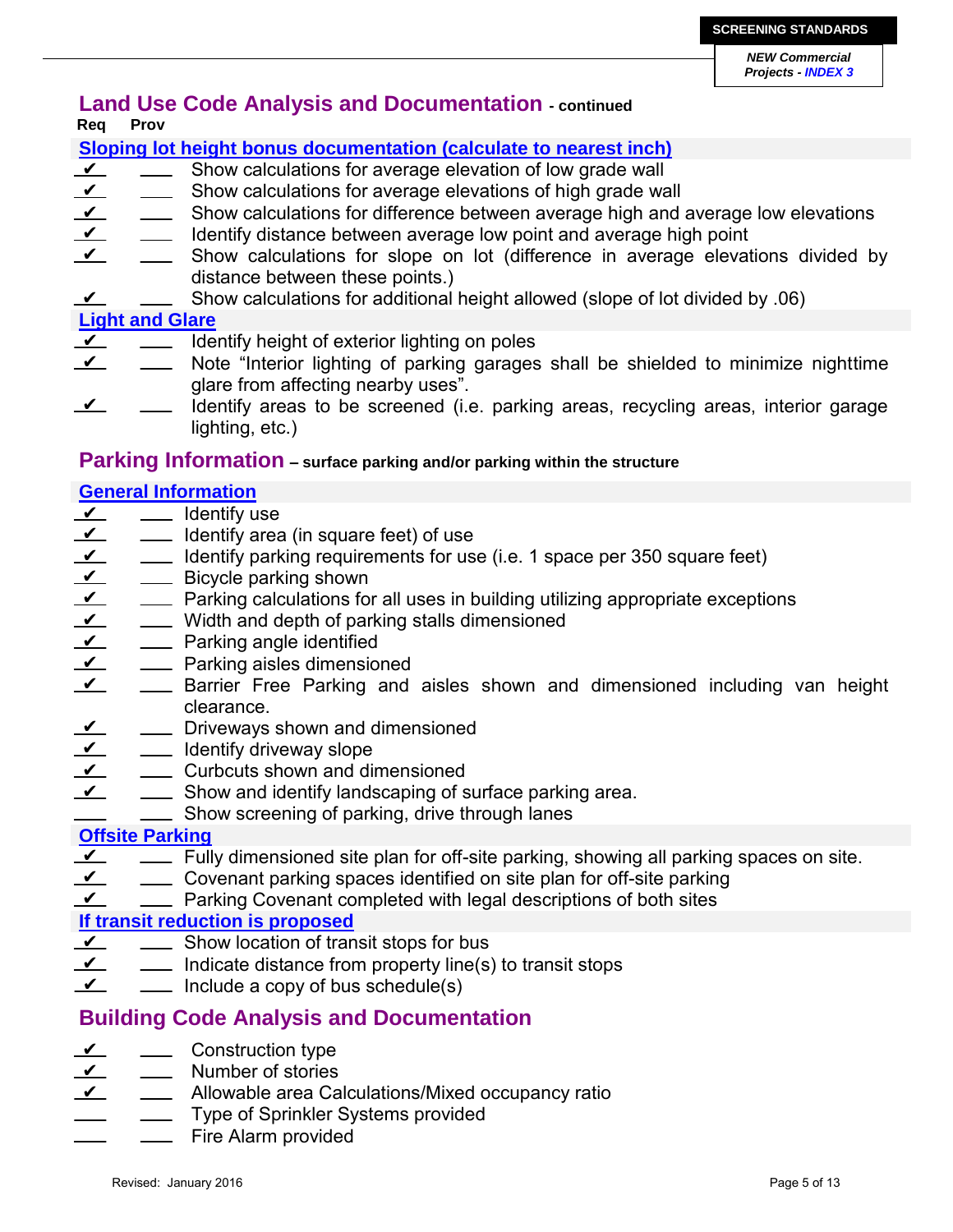## **Building Code Analysis and documentation** - **continued Req Prov**

- $\sqrt{ }$ Height calculations
- Type of occupancy  $\sqrt{ }$
- **EXALC** calculations  $\sqrt{ }$
- **Egress/exiting analysis**  $\sqrt{ }$
- Stair/elevator shaft pressurization requirement or lobby requirements
- High-rise provisions if applicable
- **EXECUTE:** Accessibility conformance ✔
- Development standard departure(s) approved through design review process
- **EXEC** Height above lowest Fire Department access  $\sqrt{ }$
- Occupant load of common areas including roof decks  $\overline{\mathbf{v}}$

### **Accessibility Analysis**

- $\frac{1}{1}$  Total number of parking spaces
- **Number of barrier free parking spaces provided**
- <u>I</u> Identify area of evacuation assistance
- Path of travel to commercial spaces
- **Wan stall location(s)**

### **Means of Egress/Exiting Plan – (can be included on floor plans)**

- **EXECUPANT COCCUPANT COCCUPANT** CONCURTED **CONCLUS**  $\vee$
- Show exit door (and swing) for each room  $\overline{\mathbf{v}}$
- **EXECUTE:** Rating of corridors, exit enclosure and stairs including doors  $\sqrt{ }$
- **EXECUTE:** Show hallways and/or non-rated corridors  $\overline{\mathbf{Y}}$
- **EXECUTE:** Show and dimension exit separation  $\sqrt{ }$
- $\overline{\phantom{0}}$ **IDENT** Identify horizontal exits and refuge areas
- **IDENTIFY EXIT passageways/enclosures**
- **Show building exits**  $\overline{\mathbf{Y}}$
- **EXECUTE:** Show swing of building exit doors  $\overline{\mathbf{Y}}$
- Width of corridors and stairways  $\mathbf{v}$

## **Floor Plans**

### **General Information**

- **North arrow.**  $\sqrt{ }$
- **Clear lettering and plan quality**  $\overline{\mathbf{v}}$
- $\frac{1}{\sqrt{1-\frac{1}{n}}}$  Label floor level (1<sup>st</sup>, 2<sup>nd</sup>, basement, etc.)  $\sqrt{ }$
- Use of each room  $\overline{\mathbf{v}}$
- **EXECTE FOR EXECTE FIGHTS** Reference call-outs for cross sections and details  $\sqrt{}$

### **Floor plan information**

- Overall dimensions (exterior wall to exterior wall)  $\chi$ 
	- Overall dimensions of tenant space (if TI included in permit)
- Location and dimensions of hallways, corridors, rooms, foyers, elevator lobbies, etc.  $\sqrt{ }$
- Location of walls and shafts and reference to details (Wall type's legend indicating construction type, fire rating, etc)  $\overline{\mathbf{v}}$
- Location of interior and exterior doors, windows and relites  $\overline{\mathbf{Y}}$
- Dimension door size or provide door schedule  $\mathbf v$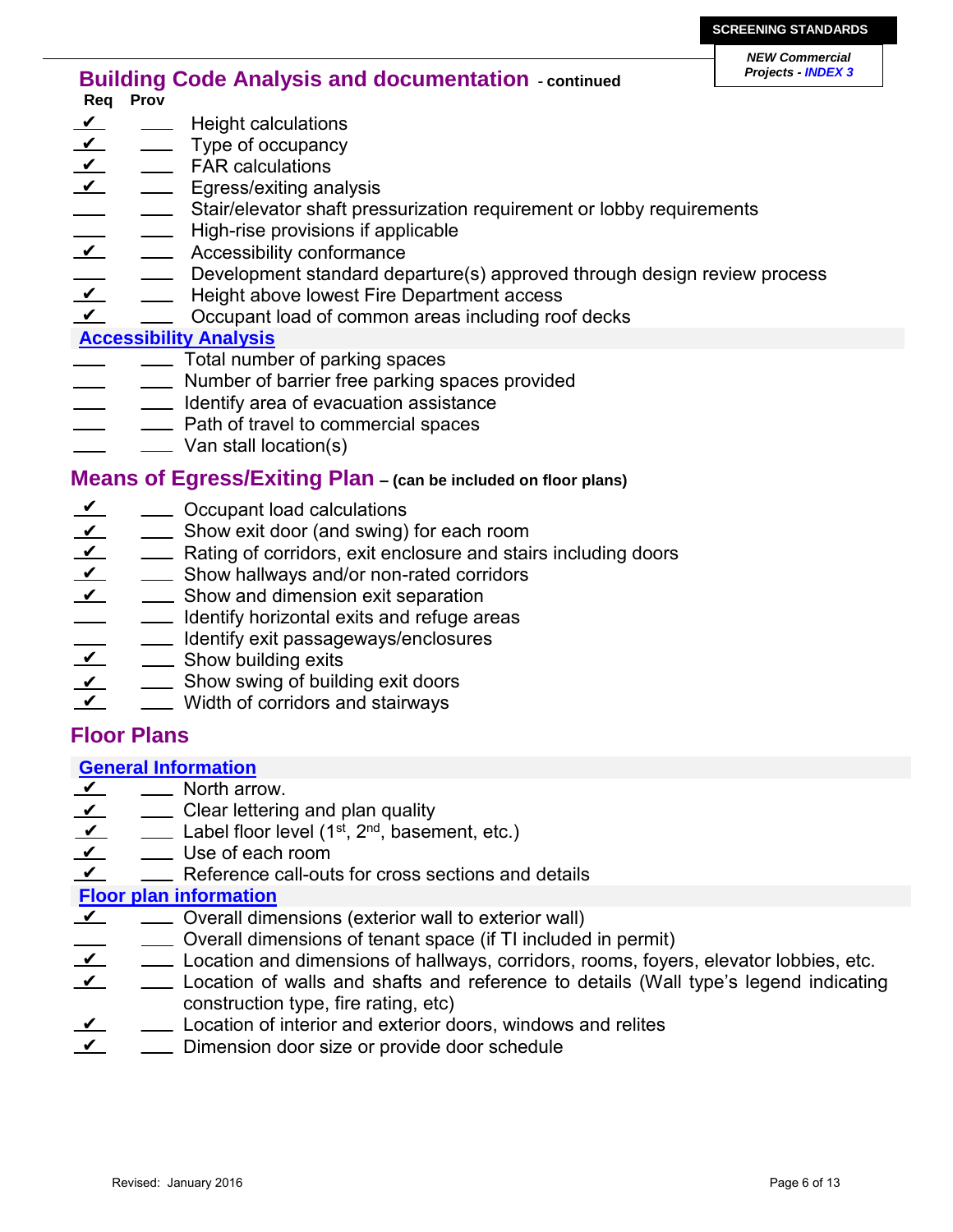#### **Req Prov**

#### **Floor plan information - continued**

- Distance from door to adjacent walls (latch side for accessibility)  $\mathbf{v}$
- Identify and fully dimension accessible restrooms (layout and full accessibility dimensions may be shown on separate plan)  $\sqrt{ }$
- Show location of medical gas storage
- Show and dimension decks, landings, etc.  $\mathbf v$
- Indicate location of ramps and their slope
- Location of exit signs and exit pathway lighting  $\sqrt{ }$
- Indicate location of mezzanines (separate dimensioned floor plan for mezzanine required)
- Location of fire walls
	- Identify Area of evacuation assistance

#### **Stair Information**

- Locate stairs  $\sqrt{ }$  $\frac{1}{2}$  and  $\frac{1}{2}$
- Dimension width and length of landing  $\overline{\mathbf{Y}}$
- Indicate rise and run  $\vee$
- Show handrail information  $\vee$
- Show guard information (rail height and spacing of intermediate rails)  $\overline{\mathbf{v}}$
- Show headroom height  $\sqrt{ }$
- Locate and dimension roof hatch  $\sqrt{ }$

## **Roof Plan**

- Indicate slope, drainage, and overflow  $\mathbf{v}$
- Locate fire walls
- Locate and dimension all roof openings  $\sqrt{ }$
- Locate skylights
- Show extent of roof decks, if any
- Dimension and locate all roof top mechanical equipment, elevator, stair and mechanical penthouses  $\boldsymbol{\nu}$
- Locate draft stops  $\sqrt{ }$
- Locate attic access

## **Elevation Views**

#### **General Information**

- Clear lettering and plan quality ✔
- Show and label north, south, east and west elevation views  $\overline{\mathbf{Y}}$
- Show property lines  $\sqrt{ }$
- $\overline{\mathbf{v}}$ Indicate exterior materials (for Special Review District, Landmark structures or prior  $\mathcal{L}^{\mathcal{L}}$  .
- Design Review approval)  $\checkmark$
- Show and dimensions exterior architectural features  $\checkmark$
- Location of doors and windows  $\boldsymbol{\nu}$
- Show location of existing and proposed finished grades  $\sqrt{ }$
- Provide floor plate heights  $\boldsymbol{\mathcal{V}}$
- Show extent of basements and basement floor plate heights
- Dimension blank façade lengths (when required by LU code)
- Dimension transparent areas of façade (when required by LU code)
- Color Elevations for design review projects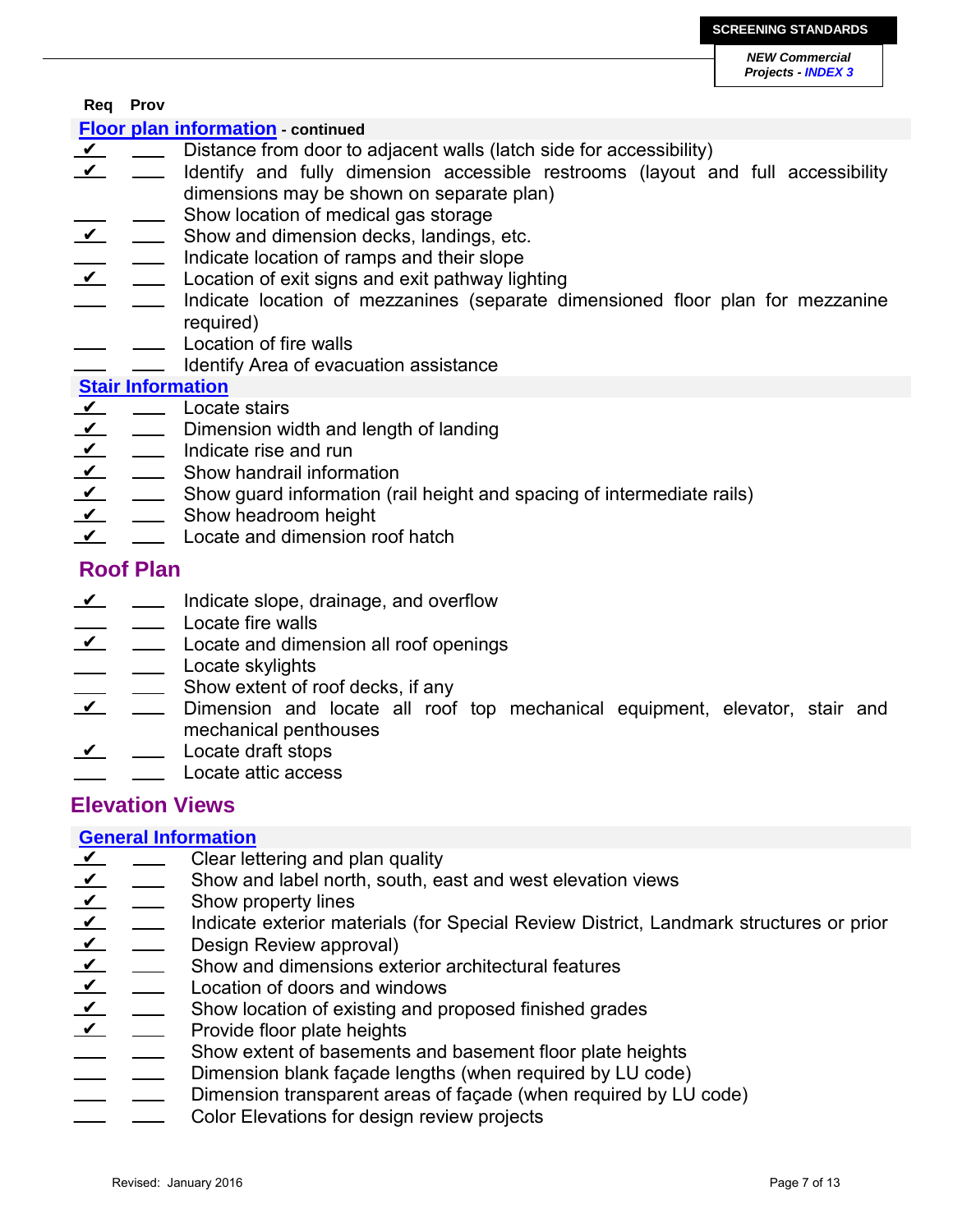#### **Elevation Views - continued**

*NEW Commercial Projects - INDEX 3*

|                                        | Req Prov |                                                                                          |  |  |  |
|----------------------------------------|----------|------------------------------------------------------------------------------------------|--|--|--|
| <b>General Information - continued</b> |          |                                                                                          |  |  |  |
| $\overline{\mathbf{Y}}$                |          | Dimension building height per building code analysis                                     |  |  |  |
| $\gamma$                               |          | Show and dimension roof top mechanical equipment, elevator and stair penthouses          |  |  |  |
| $\overline{\mathbf{Y}}$                |          | Identify the elevation of the lowest Fire Department Access                              |  |  |  |
| $\overline{\mathbf{Y}}$                |          | Show all vents (for odors, smoke, fumes, etc.) and dimension distance above              |  |  |  |
|                                        |          | sidewalk.                                                                                |  |  |  |
| $\overline{\mathbf{Y}}$                |          | Dimension distance from top plate to highest point(s) of the structure                   |  |  |  |
|                                        |          | Dimension height of parapets                                                             |  |  |  |
| $\overline{\mathbf{v}}$                |          | Indicate slope of pitched roofs                                                          |  |  |  |
|                                        |          | Identify the elevation of each floor                                                     |  |  |  |
| $\vee$                                 |          | For pitched roofs – identify elevation at tope of plate, top of roof peak(s), and top of |  |  |  |
|                                        |          | roof desk, if applicable.                                                                |  |  |  |
| $\overline{\mathbf{Y}}$                |          | For flat roofs – identify elevation at top of roof structure, top of roof decks, if      |  |  |  |
|                                        |          | applicable and top of parapets.                                                          |  |  |  |
| $\boldsymbol{\vee}$                    |          | Height of setback exceptions (decks, porches, stairs) from existing or finished          |  |  |  |
|                                        |          | grade, whichever is lower.                                                               |  |  |  |
|                                        |          | Height of cantilevered portions of structure from grade                                  |  |  |  |

Details of open railings on decks if yard or height exceptions used

## **Building Sections**

#### **General Information**

- $\overline{\mathbf{v}}$ Clear lettering and plan quality  $\overline{\phantom{0}}$
- Reference call-outs to construction details  $\sqrt{ }$
- Locate property lines  $\sqrt{ }$
- Show retaining walls or extent of shoring if used
- Dimension all floor-to-floor height. Identify all floor levels including basement and mezzanines  $\checkmark$ 
	- Show horizontal fire barrier
- Illustrate mixed construction conditions (total height of the building, height from top of the fire barrier, specify all occupancies, specify all types of construction).
- Show existing and finished grade  $\boldsymbol{\nu}$
- Show all fire walls and their extent
- Illustrate unusual conditions (unusual ceiling configurations, etc.)
- Show energy code information such as insulation  $\boldsymbol{\nu}$
- Show wall, footing and under slab drains  $\sqrt{ }$
- Provide parapet framing details, dimension height

### **Stair Section**

- Rise and run dimensions  $\sqrt{ }$
- Dimension headroom height  $\sqrt{ }$
- Handrail information (grasp requirements, extensions, and returns)  $\sqrt{ }$  $\overline{\phantom{a}}$
- Guard information (rail height and spacing of intermediate rails)  $\overline{\mathbf{v}}$
- Fire protection under stair (if enclosed)  $\checkmark$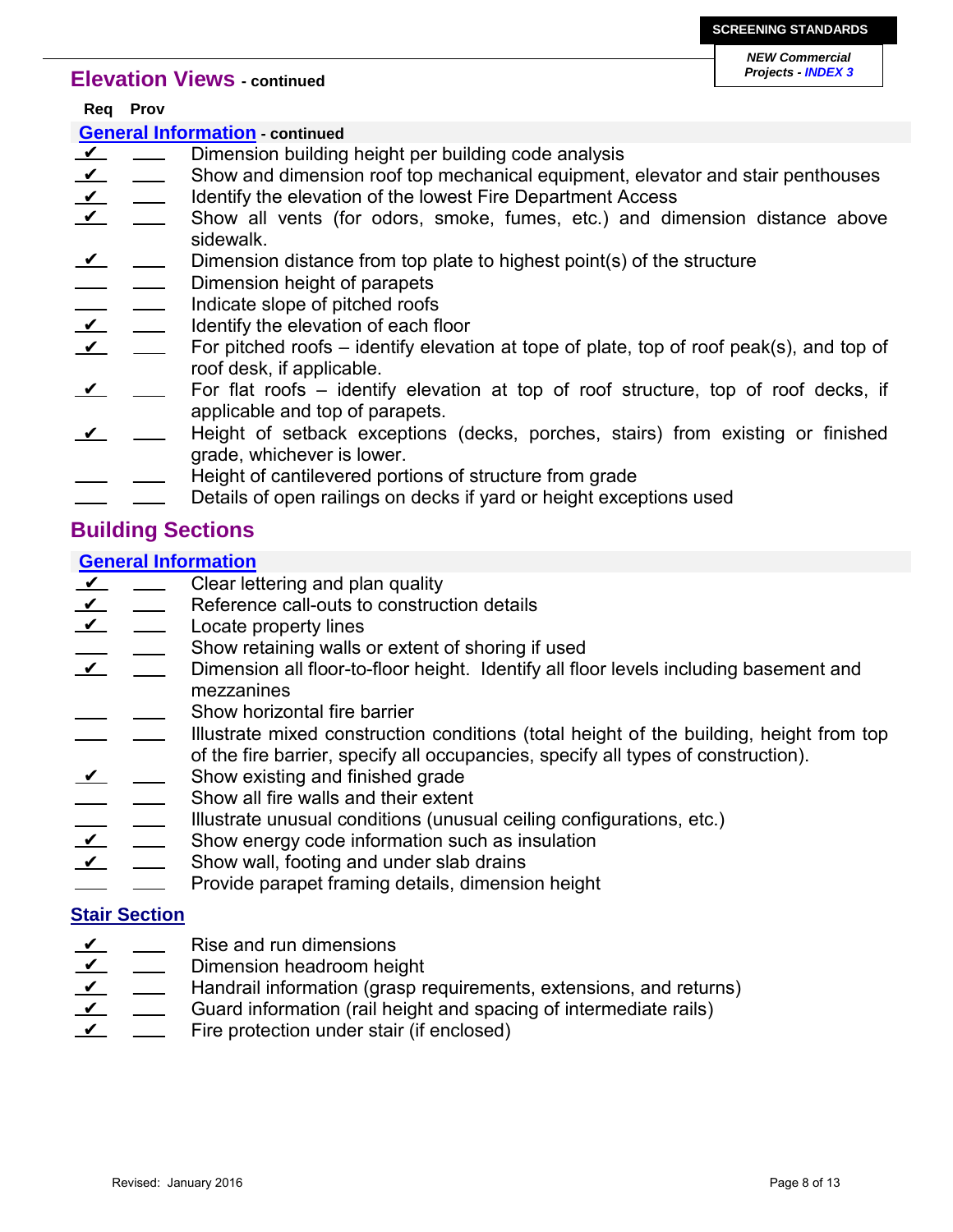#### **Typical Wall Section - extending from roof/ceiling assembly to floor/ceiling assembly Req Prov**

### **Roof Detail**

- Framing Members  $\sqrt{ }$
- Insulation R-Value  $\sqrt{ }$
- **Sheathing**  $\boldsymbol{\nu}$
- Roofing Material  $\overline{\mathbf{Y}}$
- Fire Resistive Assembly  $\sqrt{ }$
- Roof ventilation  $\checkmark$

### **Ceiling Detail**

- $\sqrt{ }$  $\overline{\phantom{a}}$ Distance from ceiling to floor and roof assembly above
- Seismic bracing.  $\checkmark$

## **Wall Detail**

## **Interior walls and partitions**

- $\sqrt{ }$ Size and grade, type and number of top and bottom plates  $\frac{1}{2}$  and  $\frac{1}{2}$
- Size, grade, type and spacing of studs  $\sqrt{ }$
- Sheathing, including Fire resistive assembly  $\sqrt{ }$
- Height of wall or partition  $\overline{\mathbf{Y}}$
- Connection or bracing at ceiling and floor  $\checkmark$
- Elevator/stair or other shaft walls if not shown as wall details  $\sqrt{ }$
- Fire walls

## **Exterior Wall Details**

- Size and type of wall material  $\sqrt{ }$
- Size, grade, type and number of top and bottom plates  $\sqrt{ }$
- Size, grade, type and spacing of studs  $\sqrt{ }$
- Store front and/or Window framing  $\boldsymbol{\nu}$
- Canopy/Awning Details
- Exterior side: Siding, weather protection, structural sheathing (thickness and material); Veneer type (brick, stone) thickness and attachment. Fire resistive assembly if appropriate.  $\boldsymbol{\nu}$
- Interior side: Insulation R-Value and type; Wall covering material and thickness (usually gypsum wall board).  $\sqrt{ }$
- Fire Resistive Assembly  $\checkmark$

## **Floor Detail**

- Fire Resistive Assembly requirements  $\sqrt{ }$
- Insulation requirements  $\sqrt{ }$
- Floor framing  $\mathbf v$

## **Reflected Ceiling Plan (if included)**

- Show areas where there are dropped ceilings, soffits, and custom designed ceilings.  $\sqrt{ }$
- Location of lights  $\sqrt{ }$
- Fire Resistive Information  $\mathbf{v}$
- Lighting schedule.  $\checkmark$
- Location of exit lights (should be on floor plan)  $\overline{\mathbf{Y}}$
- Reference call-outs for cross sections and details  $\checkmark$
- Seismic bracing detail if not on Details Page  $\checkmark$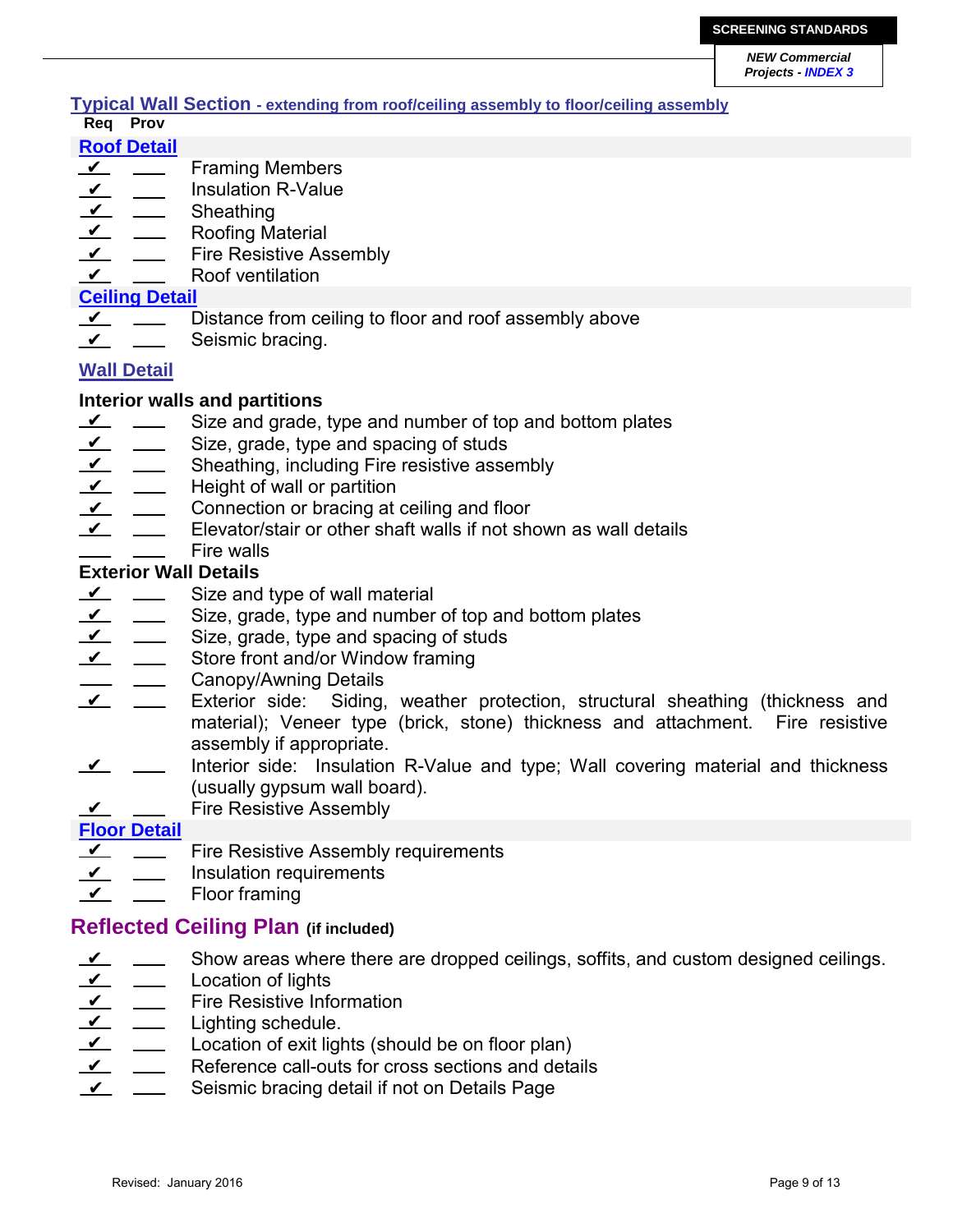### **Door/Window Schedule**

**Req Prov**

Provide fire ratings, U-Values, type, size and special hardware  $\checkmark$ 

## **Construction Details**

#### **General Information**

Clear lettering and plan quality (3/4" = 1' or larger is commonly used for construction detail so detail is clearly presented)  $\sqrt{ }$ 

#### **Roof Details**

- Scupper Box  $\overline{\mathbf{v}}$
- Parapet/Cornice Detail
- Roof Deck details if used
- Roof framing detail  $\overline{\mathbf{v}}$
- Roof vent  $\overline{\mathbf{Y}}$
- Roof drain and overflow  $\checkmark$

#### **Floor Details**

- $\sqrt{ }$ Floor framing, fire resistive assembly  $\frac{1}{2}$  and  $\frac{1}{2}$
- Floor deck details, if used (fire resistive assembly, vents railing)  $\sqrt{ }$
- Window well details, if used (width, height, and egress ladder)  $\checkmark$

### **Wall Details**

- Wall framing, fire resistive assembly  $\checkmark$
- Stair/elevator shaft wall details  $\sqrt{}$
- Fire barrier wall details  $\mathbf v$
- Type of construction wall details ✔

### *Watch For:*

- 1. Floor plans must show the location of the section cut and reference the Building Section.
- 2. When multiple conditions are proposed and clarity is critical in order to show code compliance (such as unusual ceiling conditions), multiple building sections or partial sections may be appropriate.
- 3. Detailed information, such as a stair section, may be on the Building Section as long as the proposal is clear.

## **Landscape Plan – DR 13-92**

- Lot Area  $\sqrt{ }$
- Total square footage of: 1) required open space; 2) provided open space and 3) required landscaped area.  $\sqrt{ }$
- Number of trees, number of shrubs and quantity of ground cover required.  $\sqrt{ }$
- List common and botanical names of all plant material  $\sqrt{ }$
- For parking lots and all other required landscaped areas: dimensions of tree planting area and location of vehicle stops  $\sqrt{ }$
- If existing plants are required to be retained, show location, size and species; indicate how the plants will be protected during demolition and/or construction  $\overline{\mathbf{v}}$   $\overline{\mathbf{v}}$
- For roof top container landscaping: a schematic irrigation and drainage plan; size and depth of plant containers  $\sqrt{ }$
- Specifications for soil improvement  $\mathbf{v}$
- For street trees: width of planting strip; existing utility lines, poles or meters; and structures located within the planting strip; and species and diameter of the trees ✔
- Color landscape plan for design review projects  $\overline{\mathbf{v}}$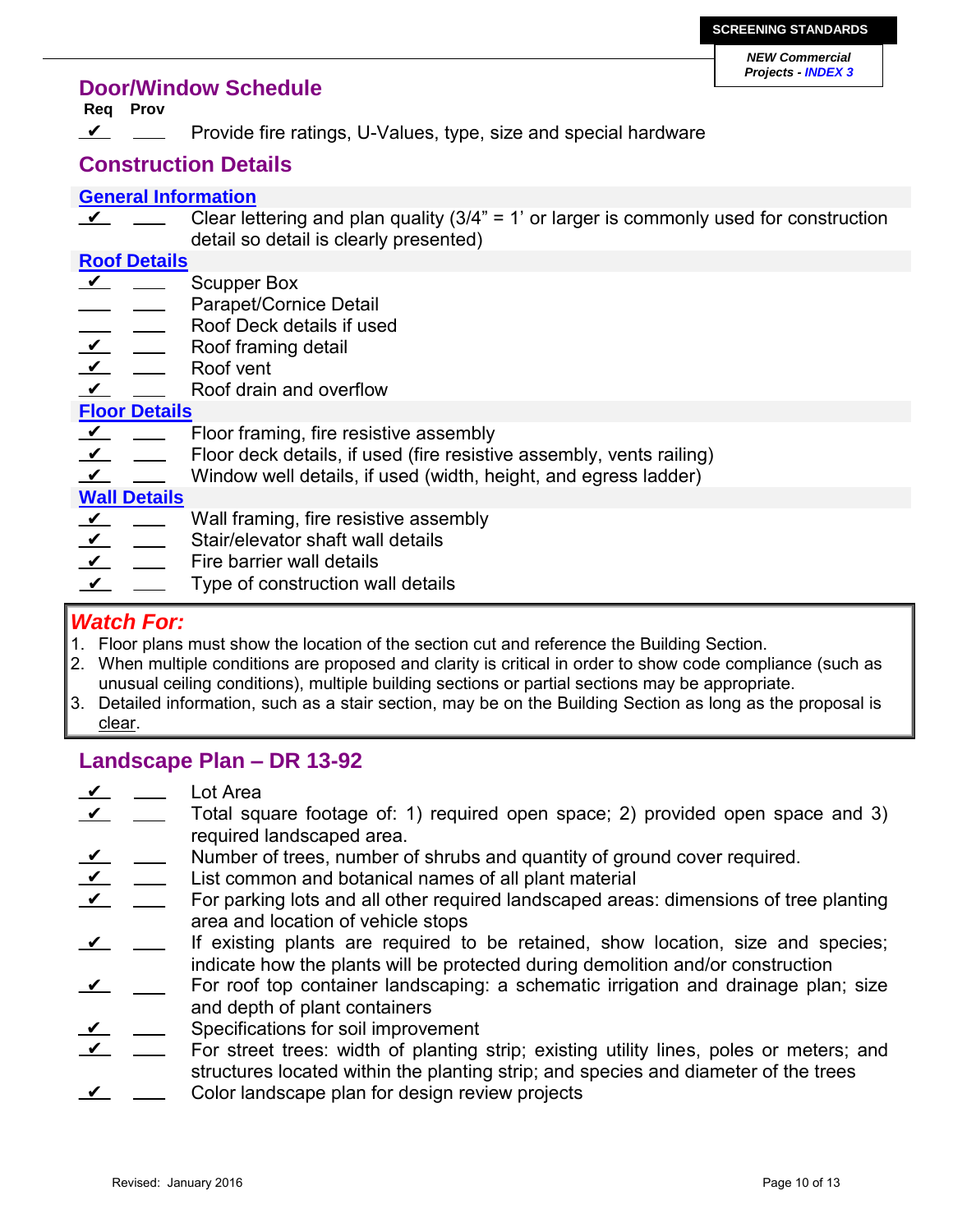# **STRUCTURAL PLANS**

### **Structural Notes**

- **Req Prov**
- General Notes  $\frac{\nu}{\nu}$   $\frac{\nu}{\nu}$
- Reinforced Concrete Masonry Notes <u>and the state</u>
- Steel Floor/Roof Deck Notes
- Cast-In-Place Concrete Notes  $\mathcal{L}$   $\mathcal{L}$
- Concrete Reinforcement Notes  $\mathbf{v}$   $\mathbf{v}$
- Post-tensioned Concrete Notes
- Structural Steel Notes - -
- Cold-Formed Steel Framing
- Steel Stairs
- Wood Framing Notes
- Shop fabricated wood joists, beams and trusses
- Testing and Inspection notes  $\sqrt{ }$

## **Design Criteria**

- Code Edition (Such as year)  $\mathbf{v}$   $\mathbf{v}$
- Floor Dead Load and Live Load  $\overline{\mathbf{v}}$   $\overline{\mathbf{v}}$
- Roof Dead Load and Snow Load  $\mathbf{v}$   $\mathbf{v}$
- Wind Exposure and Speed  $\mathbf{v}$   $\mathbf{v}$
- Seismic Zone and Rw  $\mathbf{v}$   $\mathbf{v}$
- Soil Bearing Capacity  $\overline{\mathbf{v}}$   $\overline{\mathbf{v}}$

## **Foundation Plan**

### **General Information**

- North Arrow  $\frac{v}{\sqrt{2}}$
- Clear lettering and plan quality  $\frac{V}{V}$
- Reference call-outs for cross sections and details  $\sqrt{ }$

### **Footing and foundation information**

- Overall dimensions  $\mathbf{v}$   $\mathbf{v}$
- Location and dimensions of columns  $\overline{\mathbf{v}}$   $\overline{\mathbf{v}}$
- Dimension and locate spread footings (Or provide footing Schedule).  $\mathbf{v}$   $\mathbf{v}$
- Dimension continuous footings or grade beams and foundation walls (width, height) or reference detail.  $\overline{\mathbf{v}}$   $\overline{\mathbf{v}}$
- Show thickness of slab  $\overline{\nu}$  .
- Show post below floor framing  $\overline{\mathbf{v}}$   $\overline{\mathbf{v}}$
- Locate and identify all steps in footing, retaining walls and/or foundation  $\sqrt{ }$
- Show hold-down location and size  $\overline{\mathbf{v}}$   $\overline{\mathbf{v}}$
- Show all shearwalls, indicate construction detail including nailing schedule  $\sqrt{ }$ 
	- Show locations of Pile and Pile Caps

## **Floor Framing Plans**

### **General Information**

- North Arrow  $\mathcal{L}$   $\mathcal{L}$
- Clear lettering and plan quality  $\frac{\nu}{\nu}$
- Reference call-outs for cross sections and details  $\overline{\mathbf{v}}$   $\overline{\mathbf{v}}$
- Identify floor ( $1<sup>st</sup>$  Floor,  $10<sup>th</sup>$  Floor, etc.) and framing level  $\overline{\mathbf{v}}$   $\overline{\mathbf{v}}$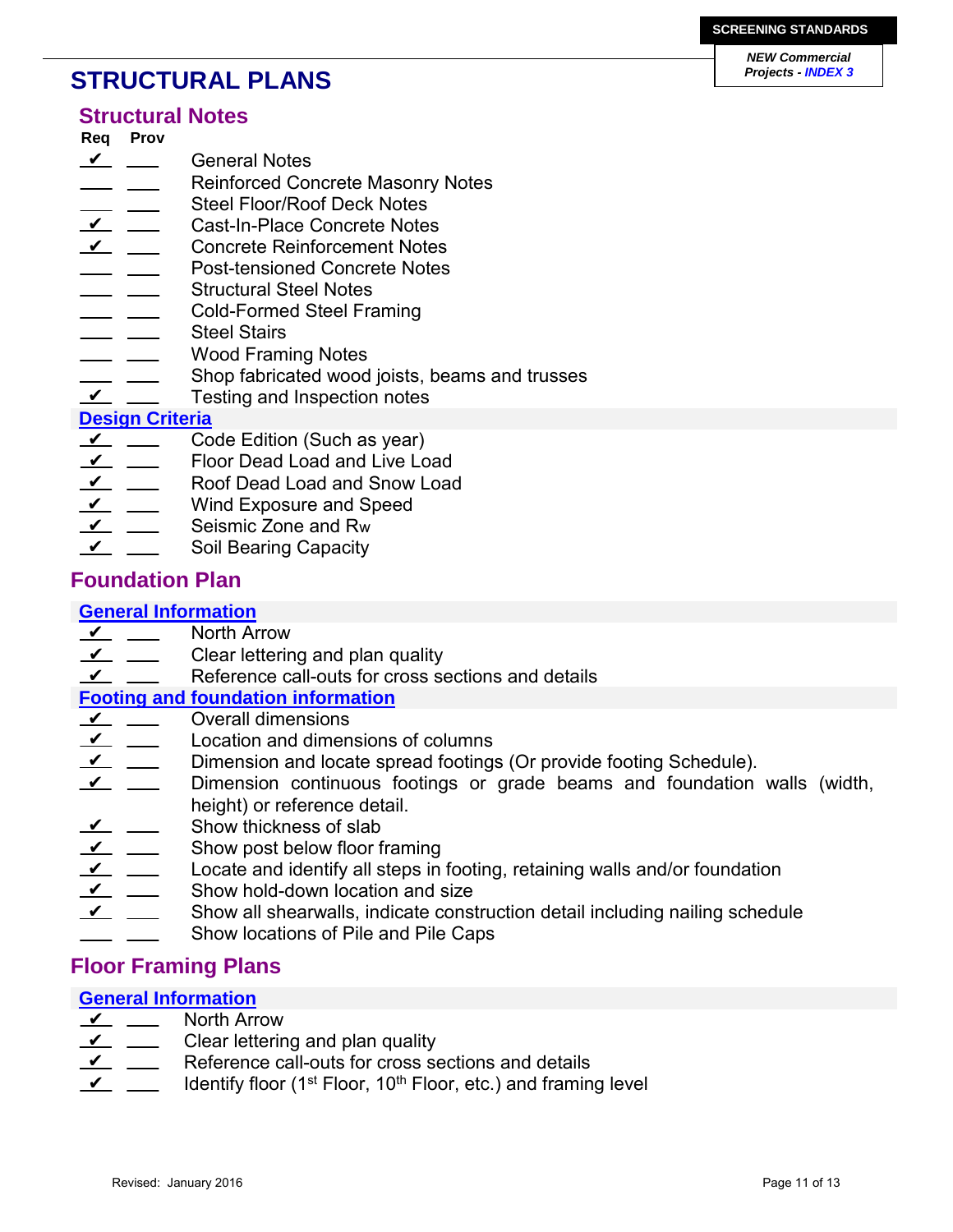## **Floor Framing Plans – continued**

**Req Prov**

#### **Framing Information**

- Size and spacing of framing members (i.e. joists, beams)  $\mathbf{v}$   $\mathbf{v}$
- Size and span of headers, beams, etc.  $\mathbf{v}$   $\mathbf{v}$
- Dimension and size of framing around openings in floors, ceilings and other horizontal diaphragms.  $\frac{V}{V}$
- Locate all bearing walls and supporting floor framing  $\mathbf{v}$   $\mathbf{v}$
- Show all ledger connections  $\frac{V}{V}$
- Show all shearwalls, indicate construction detail including nailing schedule  $\sqrt{ }$
- Show all diaphragms, indicate construction detail including nailing schedule  $\frac{\nu}{\nu}$   $\frac{\nu}{\nu}$
- Show steel Moment Frames/Braced Frames  $\frac{V}{V}$
- Specify concrete floor slab thickness, rebar size and spacing  $\frac{V}{V}$
- Show rebar information around openings in floor  $\frac{\nu}{\nu}$   $\frac{\nu}{\nu}$
- Show all concrete shearwalls and their rebar information or provide rebar schedule.  $\mathbf{v}$   $\mathbf{v}$
- Show all concrete post-tensioned floor tendon or rebar information  $\overline{\mathbf{Y}}$
- Show concrete column cap  $\sqrt{ }$

## **Roof Framing Plan**

## **General Information**

- North Arrow  $\mathbf{v}$   $\mathbf{v}$
- Clear lettering and plan quality  $\frac{\nu}{\nu}$
- Reference call-outs for cross sections and details ✔

#### **Framing Information**

- Specify header/beam, joist sizes and span  $\sqrt{2}$
- Specify truss span, spacing, type
- Specify all diaphragms indicate construction detail including nailing/blocking
- Specify size of framing around roof openings and other horizontal diaphragms.
- Show Steel Moment Frames/Braced Frame
- Specify steel deck/concrete diaphragm  $\sim$
- Specify concrete roof slab thickness, rebar size and spacing
- Show rebar information around openings in roof
- Show all concrete shearwalls and their rebar information or provide rebar schedule.
- Show all post-tensioned concrete roof tendon and rebar information  $\sim$
- Show concrete column cap

## **Structural Details**

### **Foundation/Basement Wall/Retaining Wall Details**

- Fully dimension  $\frac{V}{V}$
- Detail differing conditions (reference to detail required on foundation plan)  $\frac{V}{V}$
- Specify connection to post, beams, etc.  $\frac{\nu}{\nu}$
- Specify footing depth below grade  $\mathbf{v}$   $\mathbf{v}$
- Indicate depth of cut in relation to the property line  $\mathbf{v}$   $\mathbf{v}$
- Specify footing/wall rebar location and size or provide rebar schedule  $\angle$
- Specify connection to post, beams, etc.  $\mathbf{v}$   $\mathbf{v}$
- Show concrete/steel column elevation details